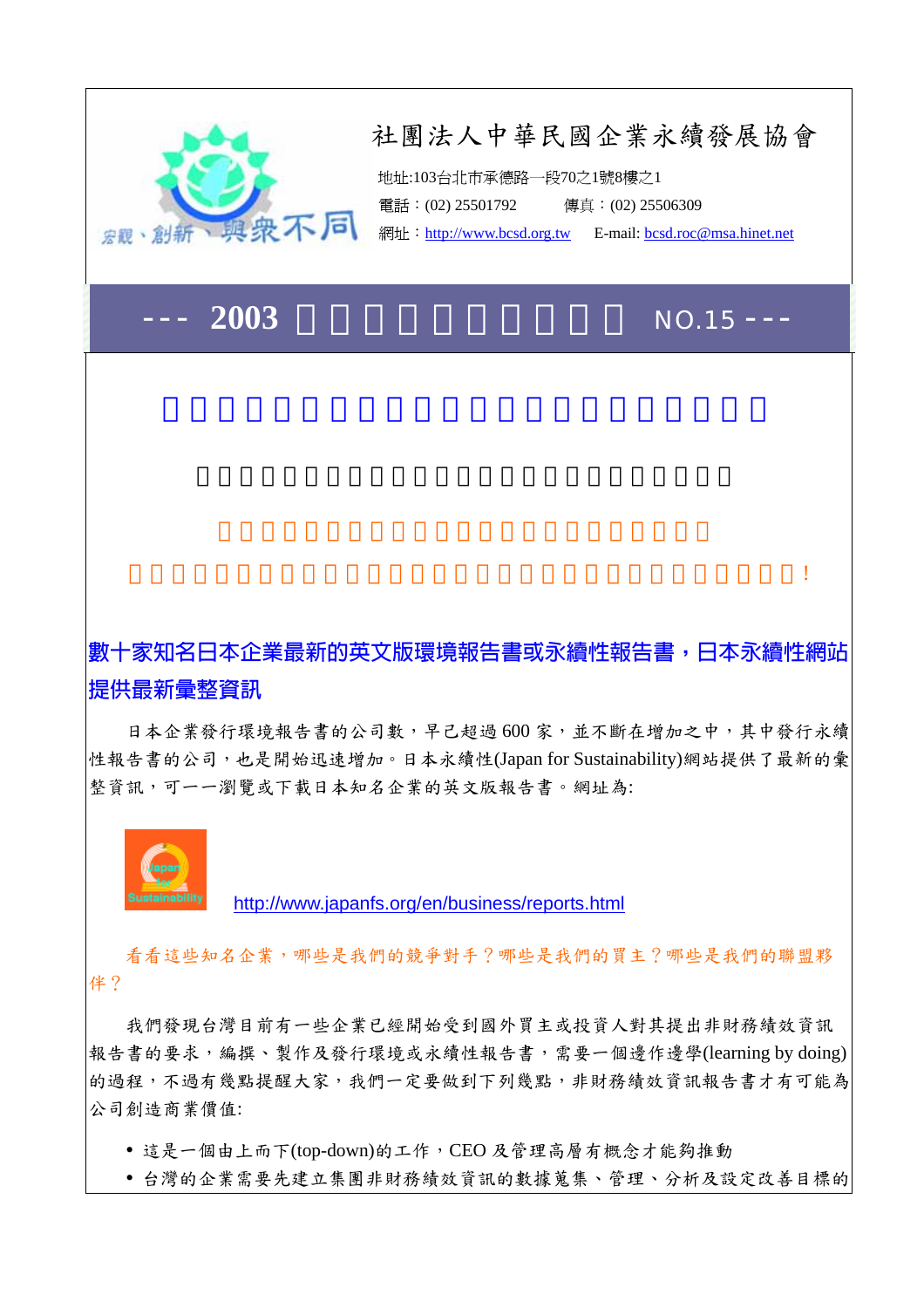系統

- 必須確實掌握國際社會對於企業非財務績效資訊報告書的要求趨勢,以及報告書編撰綱 領的發展
- y 必須建立集團非財務績效指標的分析架構

也界永續性報告書協會(GRI),提供最新的永續性報告書綱領與相關資訊

目前世界上最受重視的非財務績效資訊報告書綱領,就是世界永續性報告書協會(GRI)所一 直在修訂發展中的綱領,GRI 除了將制定一套通用的綱領外,還將依產業別制定具有產業特殊 性的報告綱領。凡是要發行非財務績效資訊報告書的企業,絕對要參考及了解 GRI 的報告綱 領。網址為:



<http://www.globalreporting.org/>

#### $\triangle$ 世界已有 31 個國家的 323 個組織或企業,採用 GRI 的報告綱領

截至 2003年11月10日止,全球已有來自31個國家的 323個組織採用 GRI 綱領提出報告 書,其中絕大多數是企業。看看這些知名企業,哪些是我們的競爭對手?哪些是我們的買主? 哪些是我們的聯盟夥伴?光日本企業就有62家,網址為: (亞洲地區之公司名單如后,歐美先進 企業名單請參考 GRI 網站)

<http://www.globalreporting.org/guidelines/companies.asp>

### **Japan: 62 Reporter(s)**

| Organisation         | Sector                     | <b>Details</b> |
|----------------------|----------------------------|----------------|
| Aeon                 | Retailers                  |                |
| Ajinomoto            | Food and beverage products |                |
| Asahi Kasei          | Chemicals                  |                |
| Canon                | Technology hardware        |                |
| Chubu Electric Power | <b>Energy utilities</b>    |                |
| <b>Citizen Watch</b> | Technology hardware        |                |
| Cosmo Oil Co., Ltd   | Energy utilities           |                |
| Daikin Industries    | Consumer durables          |                |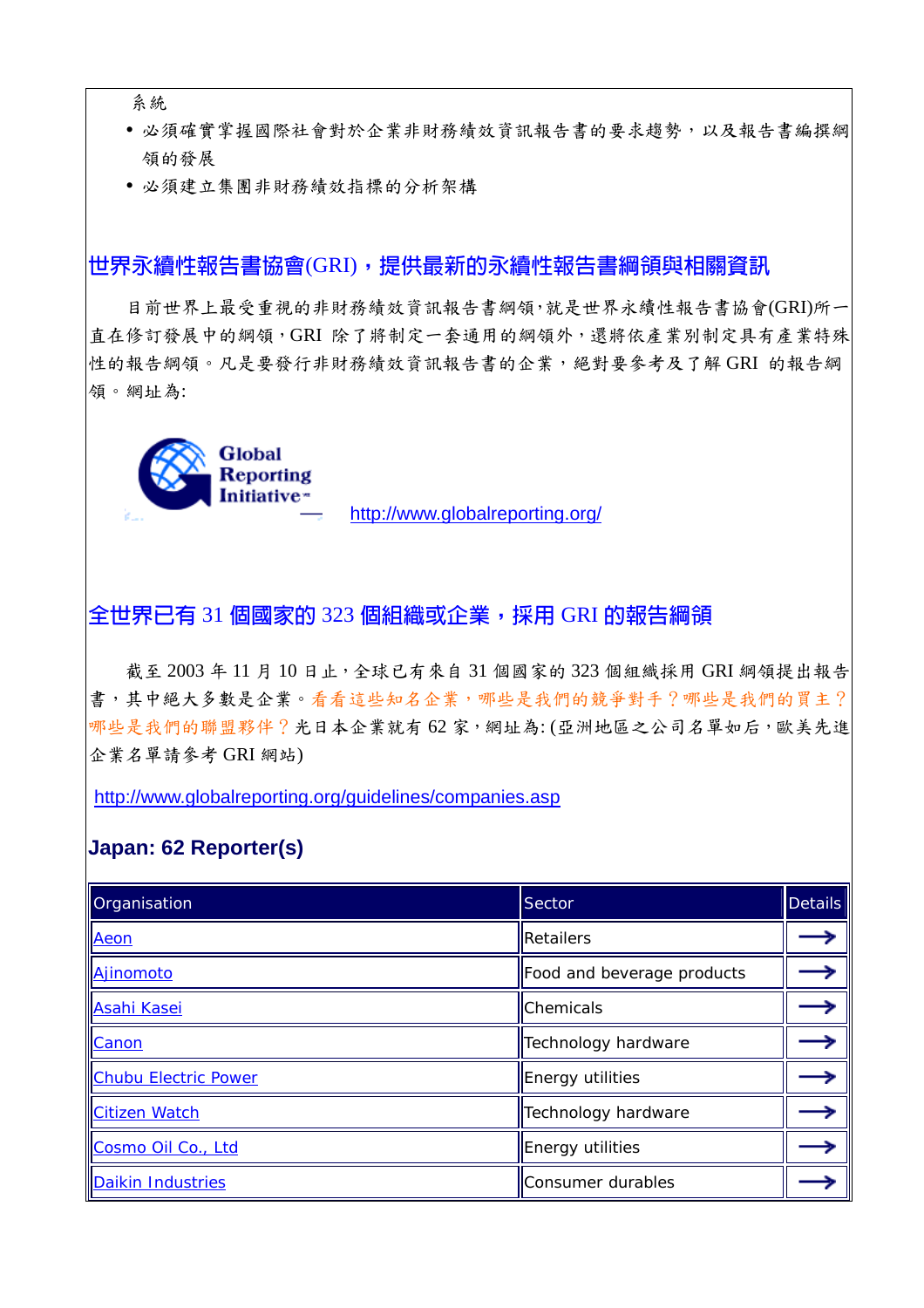| Daiwa Securities Group                           | <b>Financial services</b>  |   |
|--------------------------------------------------|----------------------------|---|
| Denso                                            | Automotive                 |   |
| <b>East Japan Railway (JR East)</b>              | Railroad                   |   |
| <b>Ecotainment Group</b>                         | Commercial services        |   |
| Eisai                                            | Health care products       |   |
| <b>Fuji Xerox</b>                                | Technology hardware        |   |
| Fujitsu                                          | Technology hardware        |   |
| <b>Hitachi</b>                                   | Consumer durables          |   |
| <b>House Foods</b>                               | Food and beverage products | → |
| <b>Isuzu Motors</b>                              | Automotive                 |   |
| Ito Yokado Co., Ltd                              | Retailers                  |   |
| Kawasaki Kisen (K Line)                          | Logistics                  |   |
| <b>Kirin Brewery</b>                             | Food and beverage products |   |
| <b>Kokuyo</b>                                    | Other                      |   |
| Konica                                           | Technology hardware        |   |
| <b>Kyowa Hakko Group</b>                         | Chemicals                  |   |
| Matsushita Electric Group (Panasonic)            | Consumer durables          |   |
| Matsushita Electric Works                        | Equipment                  |   |
| Mini Stop (Aeon)                                 | <b>Retailers</b>           |   |
| Minolta                                          | Technology hardware        |   |
| <b>Mitsubishi Corporation</b>                    | Conglomerates              |   |
| Mitsui & Co.                                     | Other                      |   |
| <b>Murata Manufacturing</b>                      | Technology hardware        |   |
| <b>NEC Corporation</b>                           | Computers                  |   |
| <b>Nikko Cordial Securities</b>                  | <b>Financial services</b>  |   |
| Nippon Sheet Glass                               | Metals products            |   |
| Nippon Steel                                     | Metals products            |   |
| Nippon Telegraph and Telephone Corporation (NTT) | Telecommunications         |   |
| Nippon Yusen (NYK Line)                          | Logistics                  |   |
| <b>Nissan</b>                                    | Automotive                 |   |
| <b>Olympus</b>                                   | Technology hardware        |   |
| Omron                                            | Consumer durables          |   |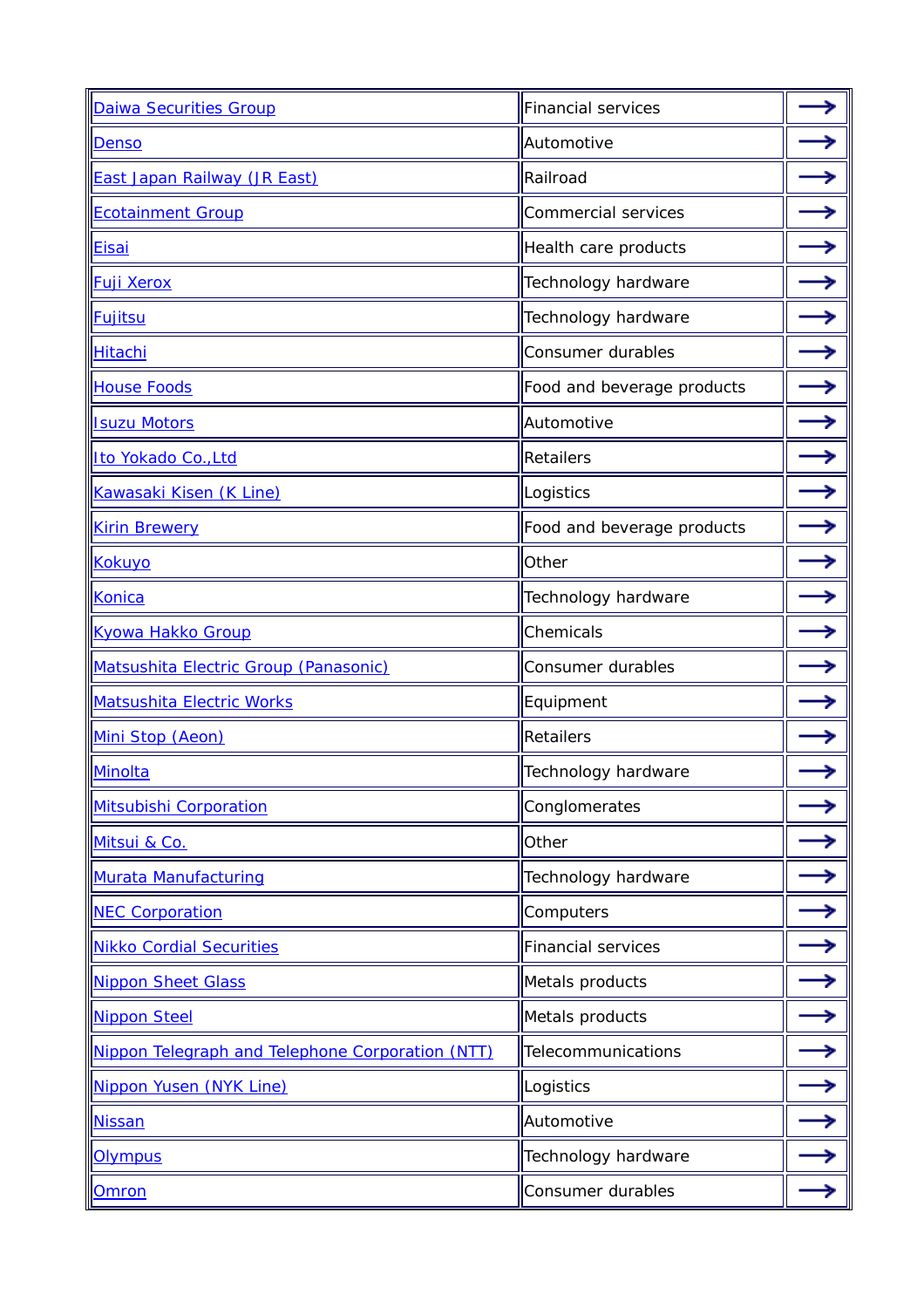| <b>Osaka Gas</b>               | <b>Energy utilities</b>       |  |
|--------------------------------|-------------------------------|--|
| Pioneer Group                  | Consumer durables             |  |
| Ricoh Co., Ltd                 | Technology hardware           |  |
| Seiko Epson                    | Technology hardware           |  |
| Seiyu                          | Retailers                     |  |
| Sekisui Chemical               | Chemicals                     |  |
| <b>Sekisui House</b>           | Construction                  |  |
| <b>Sharp</b>                   | Consumer durables             |  |
| <b>Shiseido</b>                | Health care products          |  |
| Sompo Japan Insurance          | Financial services            |  |
| Sony                           | Consumer durables             |  |
| <b>Sumitomo Special Metals</b> | Metals products               |  |
| <b>Suntory</b>                 | Food and beverage products    |  |
| <b>TDK</b>                     | Technology hardware           |  |
| <b>Teijin Group</b>            | Textiles and apparel          |  |
| <b>Toho</b>                    | Retailers                     |  |
| Tokyo Electric Power (TEPCO)   | <b>Energy utilities</b>       |  |
| <b>Toshiba Corporation</b>     | Consumer durables             |  |
| <b>Unicharm</b>                | Household & personal products |  |
| Yamaha                         | Consumer durables             |  |
| Yamatake Group                 | Equipment                     |  |
| Yokogawa Group                 | Equipment                     |  |

# **Thailand: 3 Reporter(s)**

| Organisation                             | Sector                    | Details |
|------------------------------------------|---------------------------|---------|
| <b>Siam Cement Group</b>                 | Conglomerates             |         |
| Siam Cement Industry (Siam Cement Group) | Construction materials    |         |
| Siam Kraft Industry (Siam Cement Group)  | Forest and Paper products |         |

# **Malaysia: 1 Reporter(s)**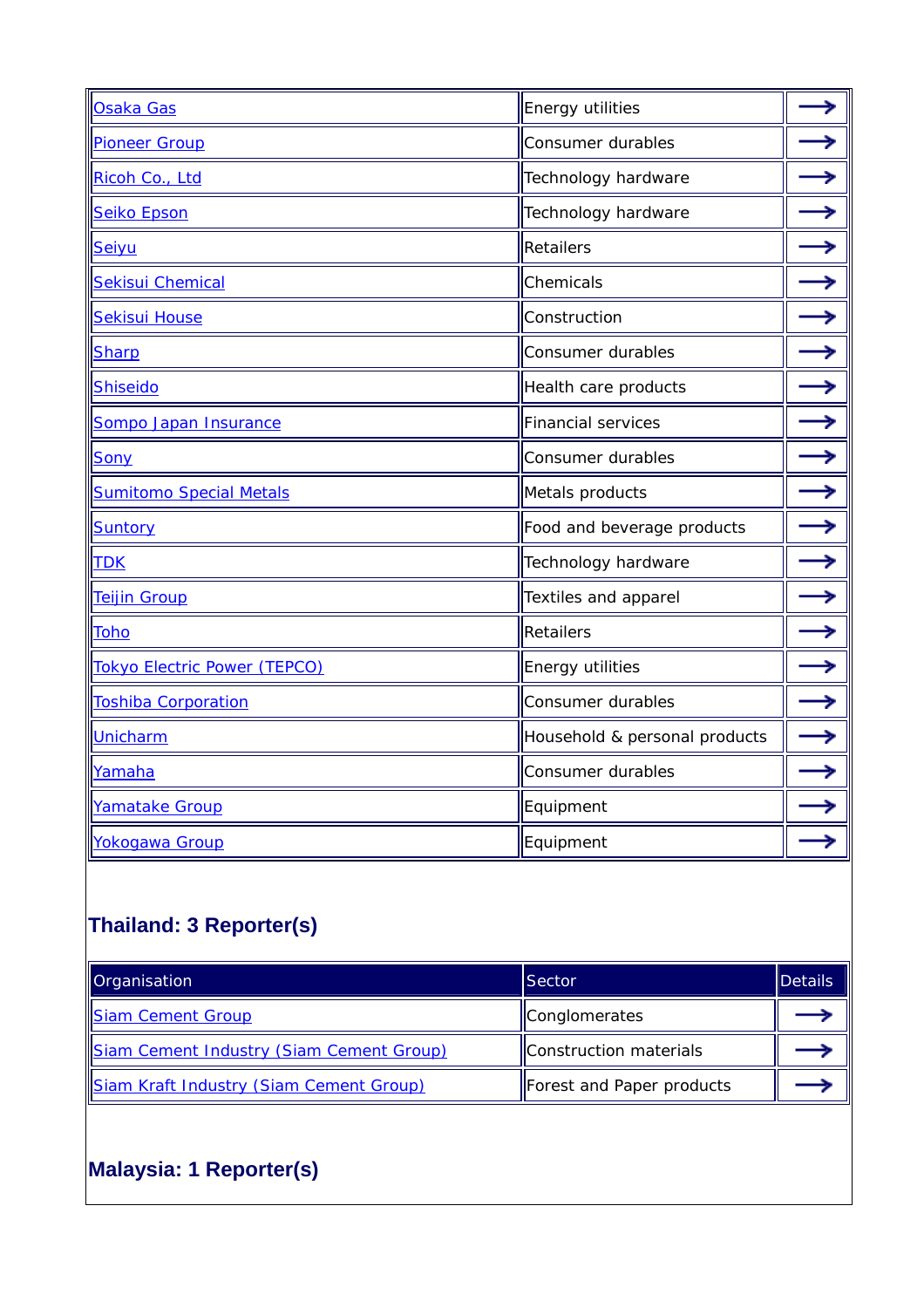| Organisation                      | <b>Sector</b> | Details |
|-----------------------------------|---------------|---------|
| British American Tobacco Malaysia | ' Tobacco     | —       |

## **India: 2 Reporter(s)**

| Organisation                    | Sector              | Details |
|---------------------------------|---------------------|---------|
| <b>Paharpur Business Centre</b> | Commercial services | —       |
| Tata Steel                      | Metals products     | --      |

## **New Zealand: 4 Reporter(s)**

| Organisation                               | <b>Sector</b>       | <b>Details</b> |
|--------------------------------------------|---------------------|----------------|
| Manaaki Whenua Landcare Research           | <b>I</b> Other      |                |
| New Zealand's Ministry For the Environment | <b>I</b> Other      |                |
| <b>Tall Poppies</b>                        | Commercial services |                |
| <b>Watercare Services</b>                  | Water utilities     |                |

# **Australia: 20 Reporter(s)**

| Organisation                                 | Sector                    | <b>Details</b> |
|----------------------------------------------|---------------------------|----------------|
| <b>Argyle Diamonds</b>                       | Mining                    |                |
| <b>Australian Ethical Investment</b>         | <b>Financial services</b> |                |
| <b>BHP Billiton</b>                          | Mining                    |                |
| <b>British American Tobacco Australia</b>    | <b>Tobacco</b>            |                |
| <b>City West Water limited</b>               | Water utilities           |                |
| <b>Energex Limited</b>                       | Energy utilities          |                |
| Ford Australia - Broadmeadows Assembly Plant | Automotive                |                |
| <b>Integral Energy</b>                       | Energy utilities          |                |
| Landcare Australia                           | Services                  |                |
| Loy Yang Power                               | Energy utilities          |                |
| <b>MIM Holdings</b>                          | Mining                    |                |
| <b>Newcrest Mining</b>                       | Mining                    |                |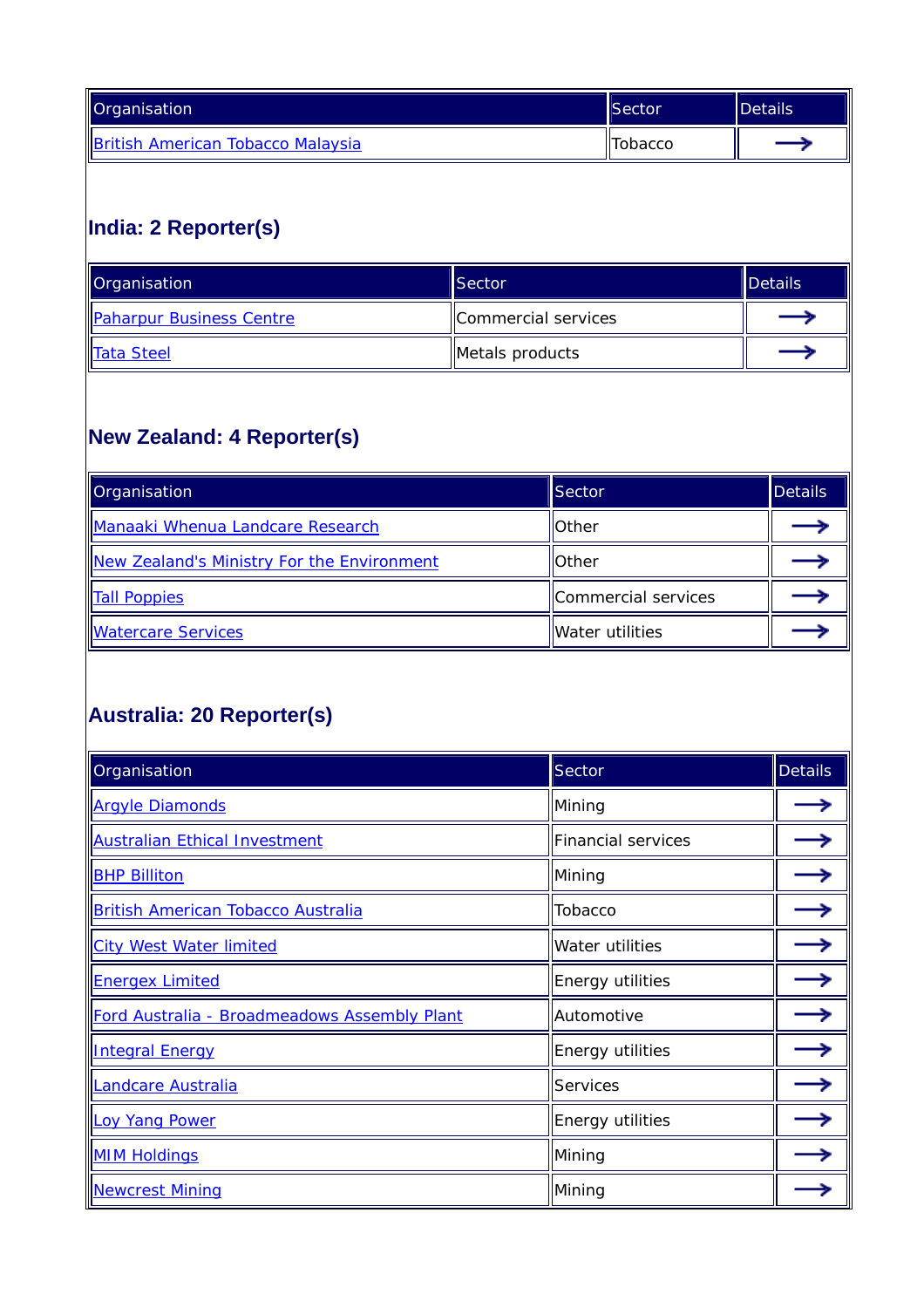| <b>Port of Brisbane Corporation</b> | Logistics              |  |
|-------------------------------------|------------------------|--|
| <b>QCL Group</b>                    | Construction materials |  |
| <b>Sydney Water</b>                 | Water utilities        |  |
| <b>Tarong Energy</b>                | Energy utilities       |  |
| Telstra                             | Telecommunications     |  |
| Toyota Australia                    | <b>Automotive</b>      |  |
| <b>Westpac Banking Corporation</b>  | Financial services     |  |
| <b>WMC Resource Ltd</b>             | Mining                 |  |

 $|$ 世界企業永續發展協會(WBCSD)的網站,提供編撰企業永續性報告書的免費指導 **服務** 

企業非財務績效資訊報告書的商業意義與價值為何?製作企業非財務績效資訊報告書的 驅動力為何?報告書的編撰如何進行?世界企業永續發展協會(WBCSD)的網站,提供免費的指 導服務,讓您與跨國企業同步學習如何回應企業非財務績效資訊報告書的挑戰。網址為:



<http://www.sdportal.org/templates/Template8/layout.asp?MenuID=36>

Welcome to the WBCSD's

sustainable development reporting portal >

此網站並提供了超過 120 家績優跨國企業的非財務績效資訊報告書,並且詳列了各公司不 同的報告書類型,網址為:

<http://www.sdportal.org/templates/Template3/layout.asp?MenuId=360>

看看這些知名企業,哪些是我們的競爭對手?哪些是我們的買主?哪些是我們的聯盟夥 伴?

舉世最完整的企業永續發展報告書網站 已經開站了

2003 年 10 月 6 日本會電子通訊 NO. 12 曾向會員通知舉世最完整的企業永續發展報告書 網站已經開站了,請會員公司多加利用。網址為: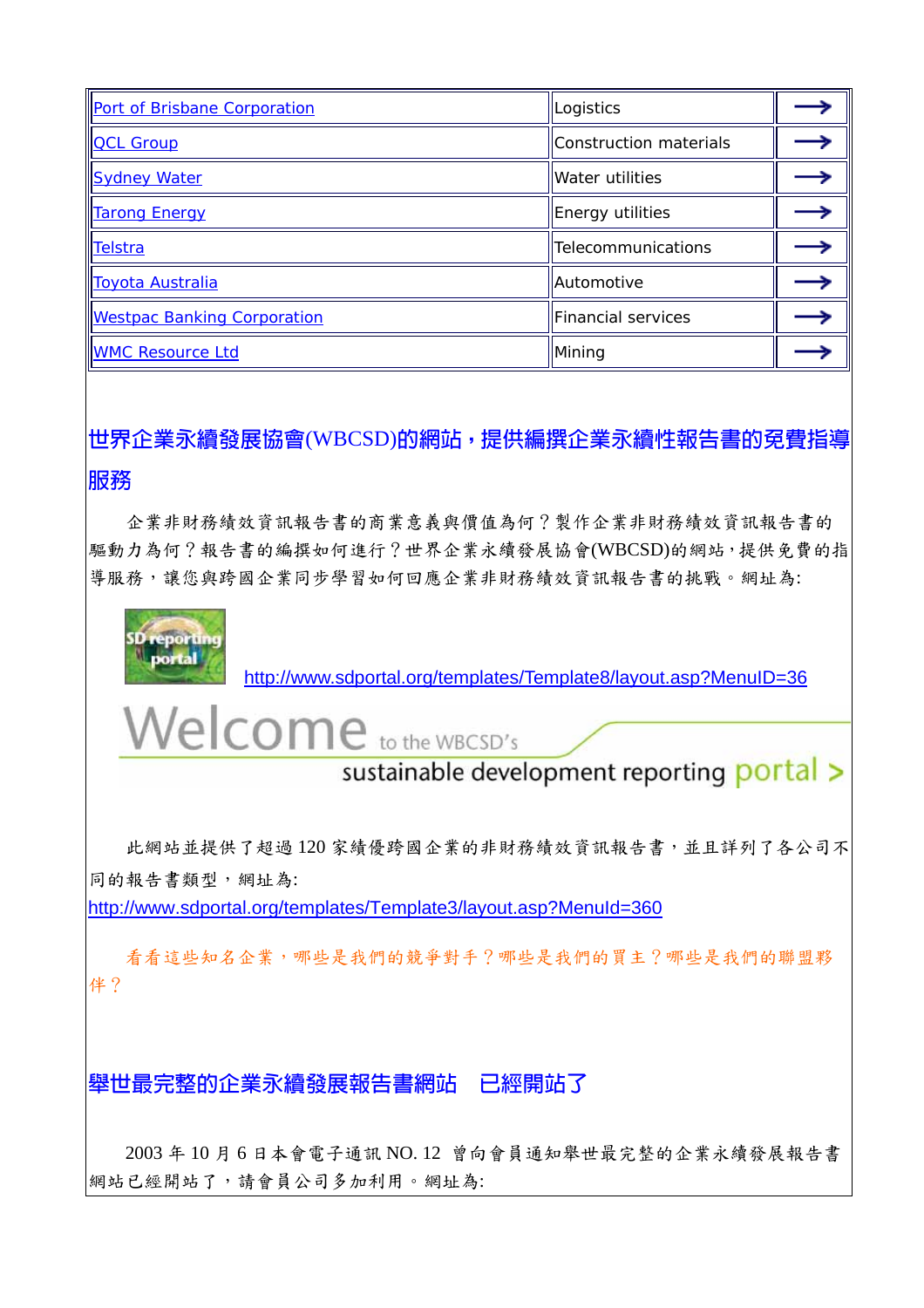**[Sustainabledevelopment-reports.org now online](http://www.sustainabledevelopment-reports.org/)** 

[www.sustainabledevelopment-reports.org](http://www.sustainabledevelopment-reports.org/)

[www.sustainreports.org](http://www.sustainreports.org/)

國際會計師協會(ACCA)在亞太地區舉辦企業環境報告書與永續性報告書獎

國際會計師協會(the Association of Chartered Certified Accountants,簡稱 ACCA)  $2002$  企業非財務績效資訊報告書, 並舉辦企業環境報告書與永續性報告書獎,其中亞太地區包括了下列國家:

[Australia and New Zealand](http://www.accaglobal.com/sustainability/awards/asra/); <http://www.accaglobal.com/sustainability/awards/asra/> [Hong Kong](http://www.accaglobal.com/sustainability/awards/hkera/):<http://www.accaglobal.com/sustainability/awards/hkera/> [Malaysia; http://www.accaglobal.com/sustainability/awards/mera/](http://www.accaglobal.com/sustainability/awards/mera/) [Pakistan](http://www.accaglobal.com/sustainability/awards/pera/): <http://www.accaglobal.com/sustainability/awards/pera/> [Singapore](http://www.accaglobal.com/sustainability/awards/sera/) <http://www.accaglobal.com/sustainability/awards/sera/>

非財務績效資訊報告書的公司越來越多,雖然尚無法與日本企業相較,但比 台灣有過之而無不及。國際會計師協會在 2003 年在香港就開始推出企業永續性報告書獎。2003 年本會電子通訊 NO. 11 曾向會員介紹香港企業提出非財務績效資訊報告書的狀況,目前香港 恆生指數的成份股只有33家公司,打算發行永續性報告書的愈來愈多,今年就會增加2到3 家公司。這些公司很慎重地考慮了與績優跨國企業同步,採取最先進的績效資訊披露綱領,提 高透明化的程度。香港大公司在瞭解與回應 SRI 與永續性報告的國際趨勢上,顯然比台灣的企 業來得進步與積極,值得我們警惕。

 $1997\,$ 

5 <mark>1 月 年 10 月 年 10 月 年 10 月 年 10 月 年 1</mark>